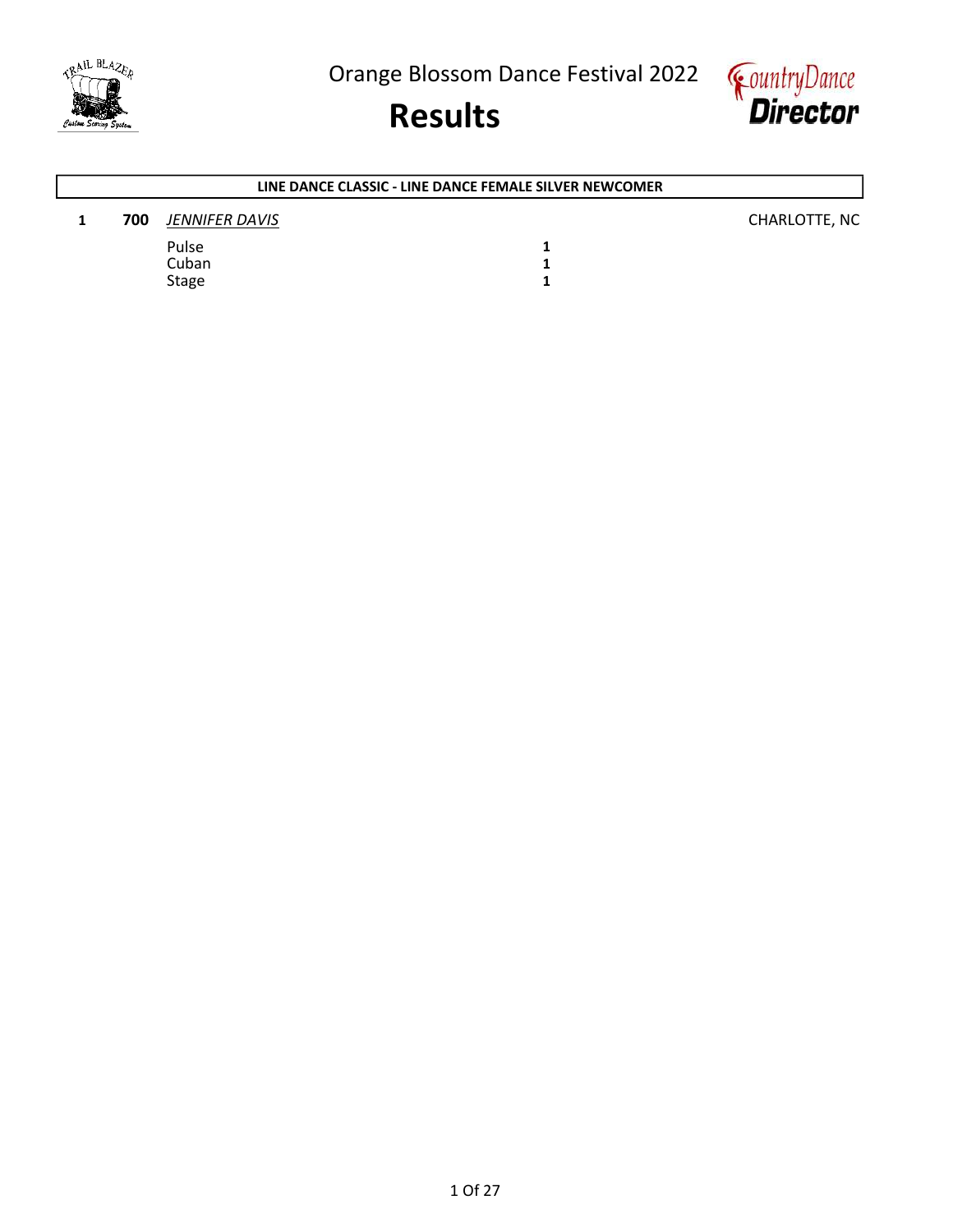





### 1 700 JENNIFER DAVIS **DESIMINATION** CHARLOTTE, NC Pulse 1<br>Cuban 1 Cuban 1<br>Stage 1 Stage LINE DANCE CLASSIC - LINE DANCE FEMALE DIAMOND NEWCOMER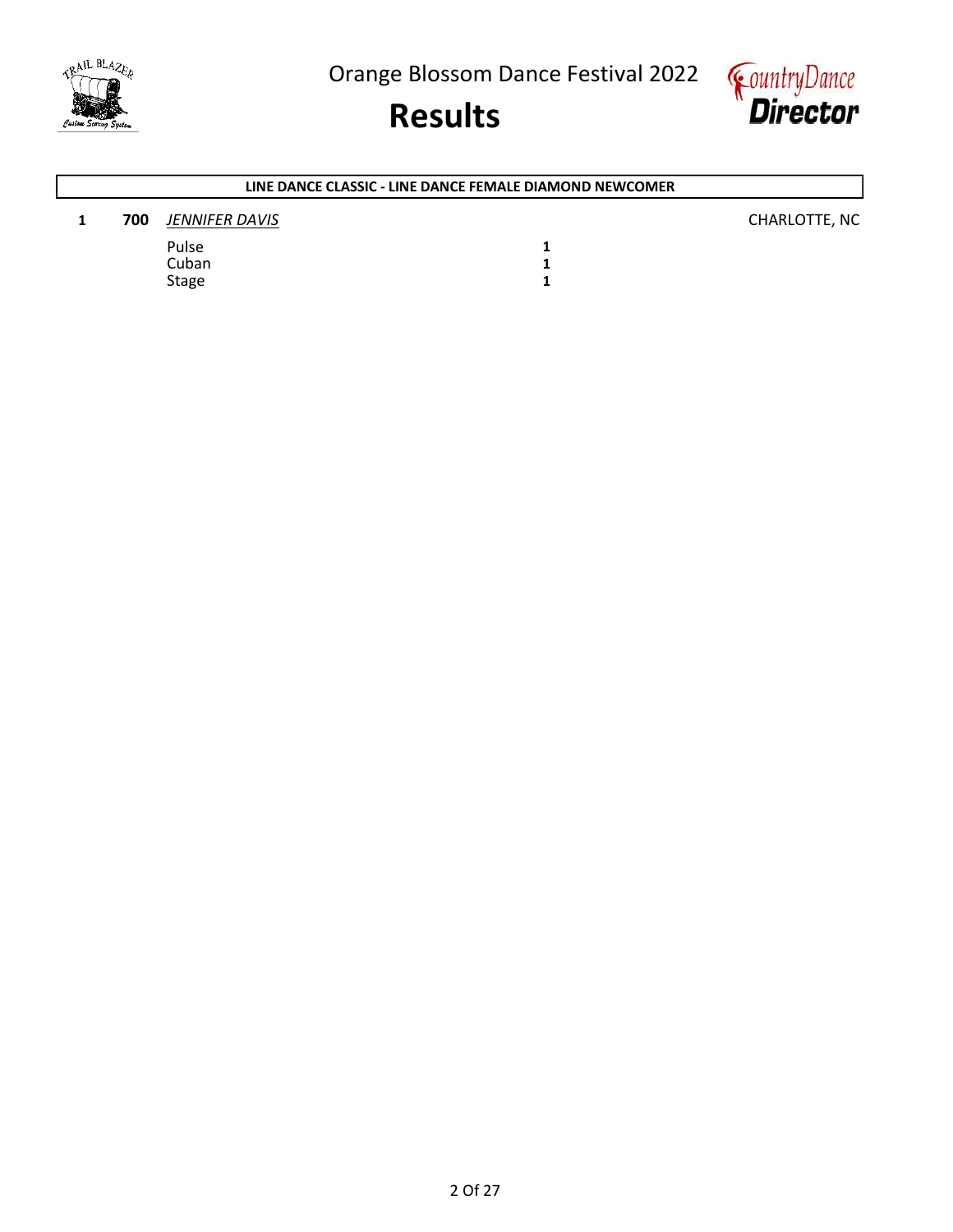





### 1 700 JENNIFER DAVIS **DESIMINATION** CHARLOTTE, NC Pulse 1<br>Cuban 1 Cuban 1<br>Stage 1 Stage LINE DANCE CLASSIC - LINE DANCE FEMALE CRYSTAL NEWCOMER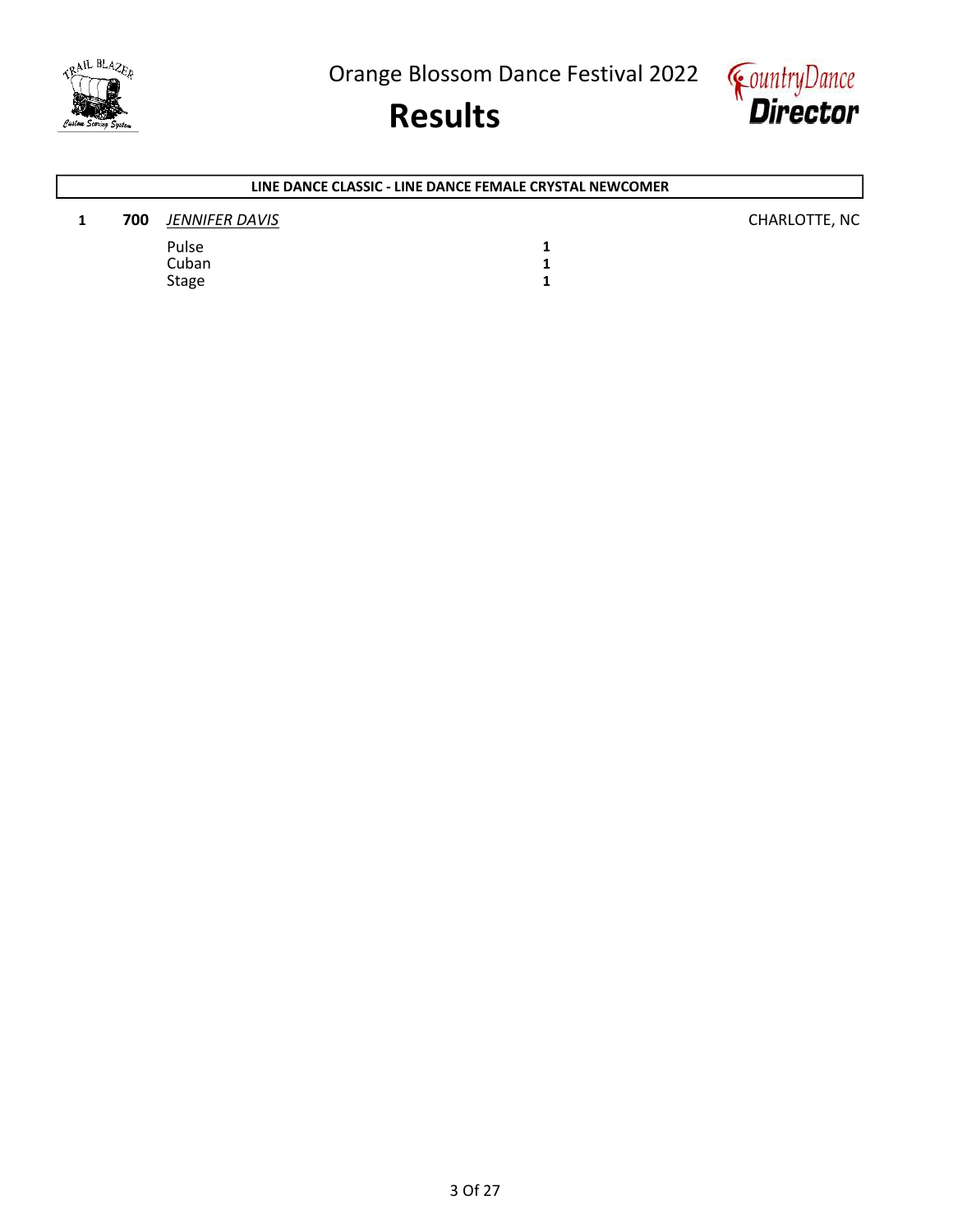



### **600** JASON BEWLEY **JEFFERSON, GA** Pulse 1<br>Cuban 1 Cuban LINE DANCE CLASSIC - LINE DANCE MALE OPEN NEWCOMER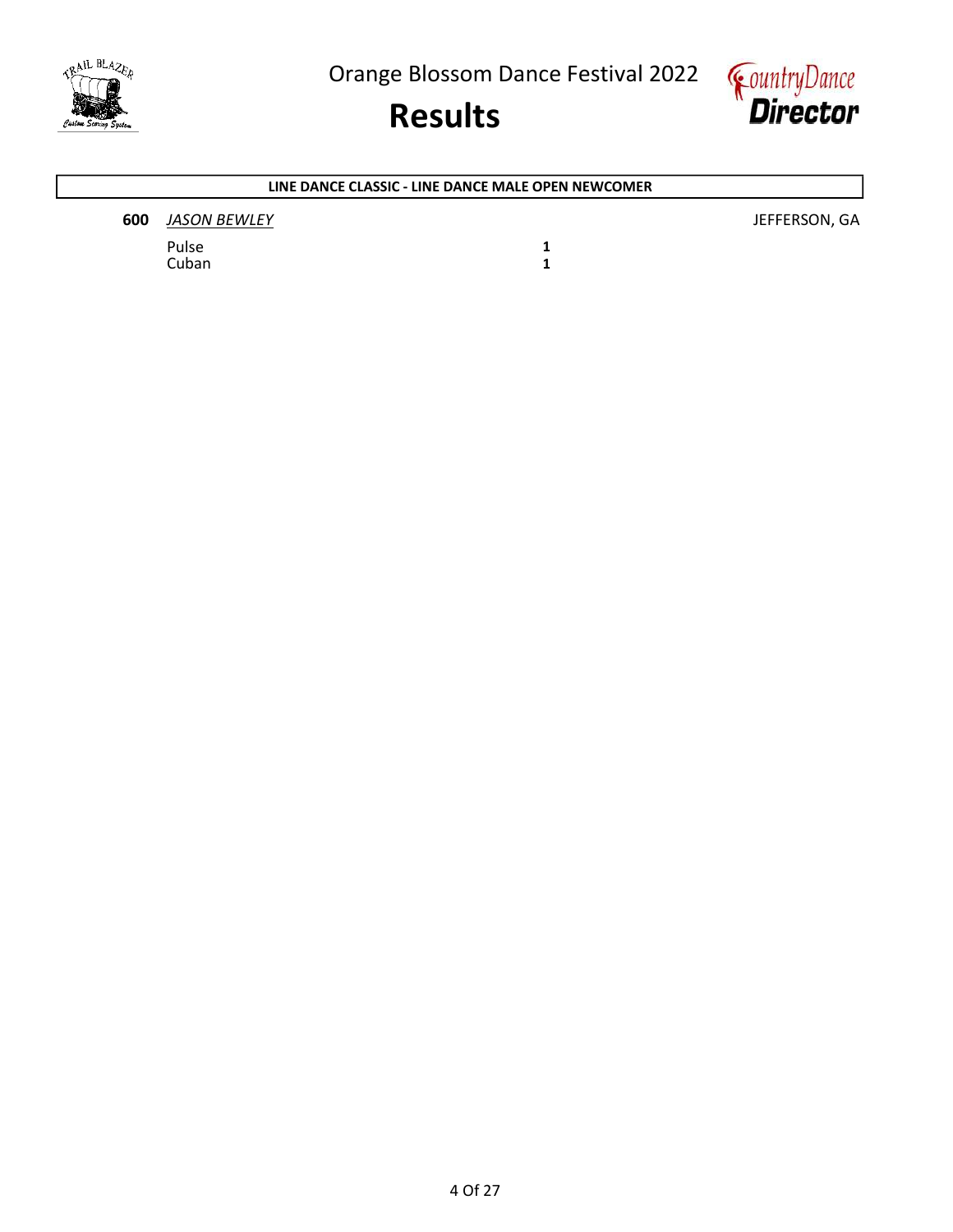



|                |     |                             | LINE DANCE CLASSIC - LINE DANCE FEMALE OPEN NEWCOMER |                   |
|----------------|-----|-----------------------------|------------------------------------------------------|-------------------|
| 1              | 624 | <b>SAVANNAH SPENCER</b>     |                                                      | SPRING, TX        |
|                |     | Pulse                       | 1                                                    |                   |
|                |     | Cuban                       | $\mathbf{1}$                                         |                   |
|                |     | Street                      | $\mathbf{1}$                                         |                   |
| $\overline{2}$ | 665 | <b>EMILY PURISCH</b>        |                                                      | ORLANDO, FL       |
|                |     | Pulse                       | 4                                                    |                   |
|                |     | Cuban                       | $\frac{2}{2}$                                        |                   |
|                |     | Street                      |                                                      |                   |
| 3              | 685 | <b>SAMANTHA MULDER</b>      |                                                      |                   |
|                |     | Pulse                       | 2                                                    |                   |
|                |     | Cuban                       | 3                                                    |                   |
|                |     | Street                      | $\overline{\mathbf{3}}$                              |                   |
| 4              | 771 | <b>EMMA CHARLOTTE YOUNG</b> |                                                      |                   |
|                |     | Pulse                       | 3                                                    |                   |
|                |     | Cuban                       | 5                                                    |                   |
|                |     | Street                      | 4                                                    |                   |
| 5              | 719 | <b>TAYLOR BOOTHE</b>        |                                                      | DEHONA, FL        |
|                |     | Pulse                       | 5                                                    |                   |
|                |     | Cuban                       | 4                                                    |                   |
|                |     | Street                      | 5                                                    |                   |
|                | 609 | <b>HAILEY TREAT</b>         |                                                      | WINTER GARDEN, FL |
|                |     | Pulse                       |                                                      |                   |
|                |     | Cuban                       |                                                      |                   |
|                |     | <b>Street</b>               |                                                      |                   |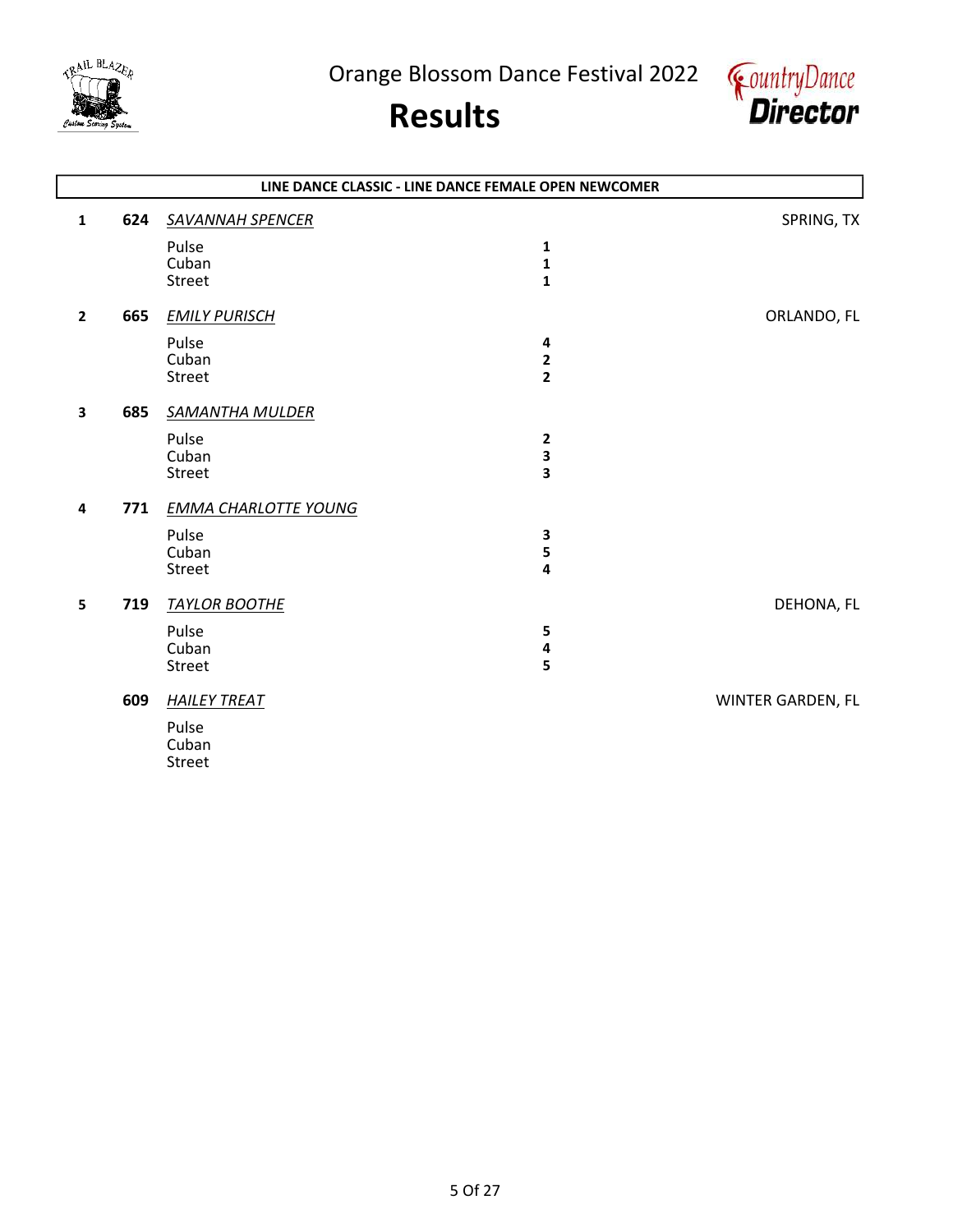



| LINE DANCE CLASSIC - LINE DANCE MALE YOUTH NEWCOMER |               |  |             |  |
|-----------------------------------------------------|---------------|--|-------------|--|
| 634                                                 | COLIN KERR    |  | ORLANDO, FL |  |
|                                                     | Pulse         |  |             |  |
|                                                     | Cuban         |  |             |  |
|                                                     | <b>Street</b> |  |             |  |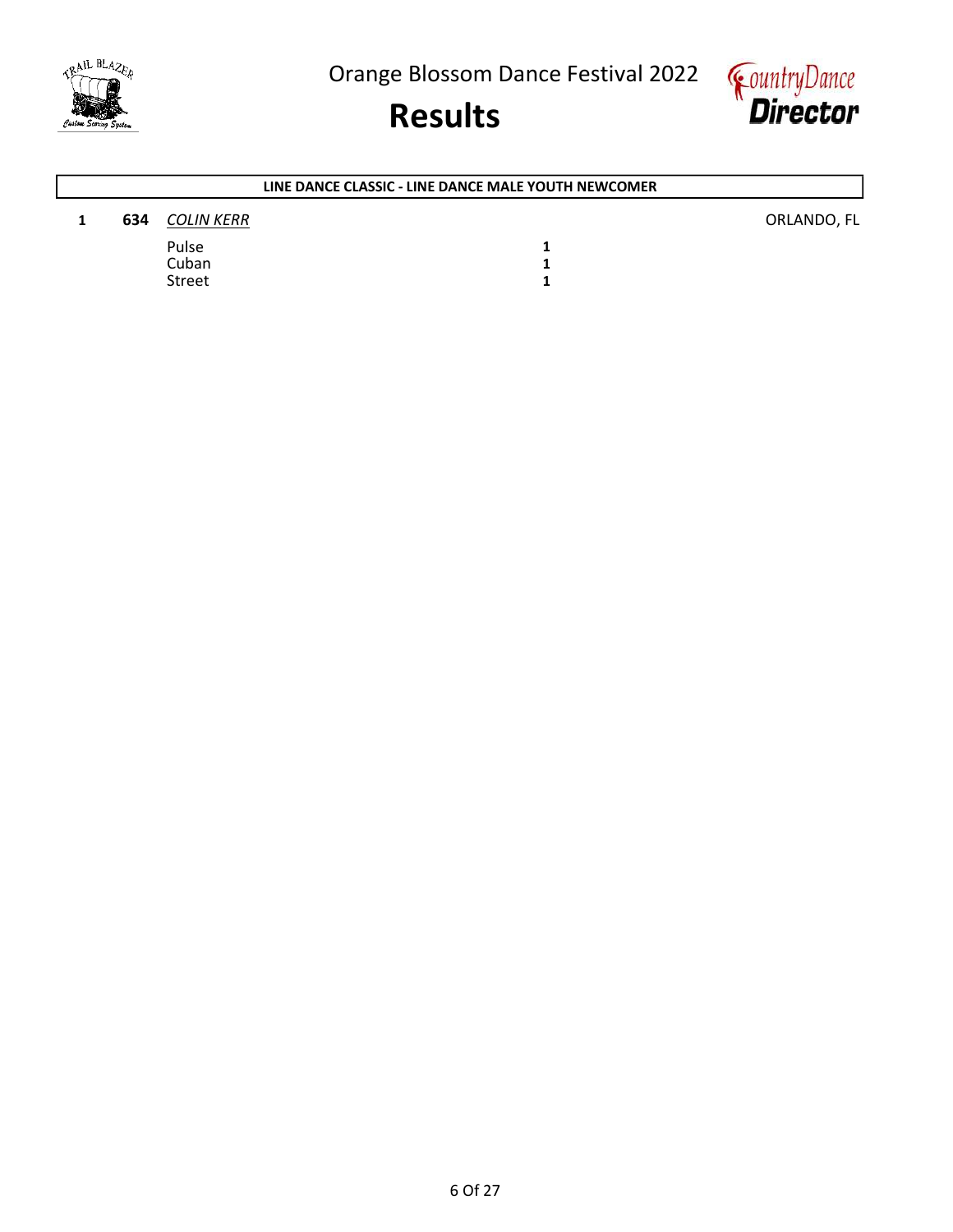





#### LINE DANCE CLASSIC - LINE DANCE FEMALE GOLD NOVICE

#### **509** MICHELLE LIMOLI **DERWOOD, MD**

Rise & Fall 1<br>Pulse 1 1 Pulse 1<br>Cuban 1 Cuban

AIL BLAZED

7 Of 27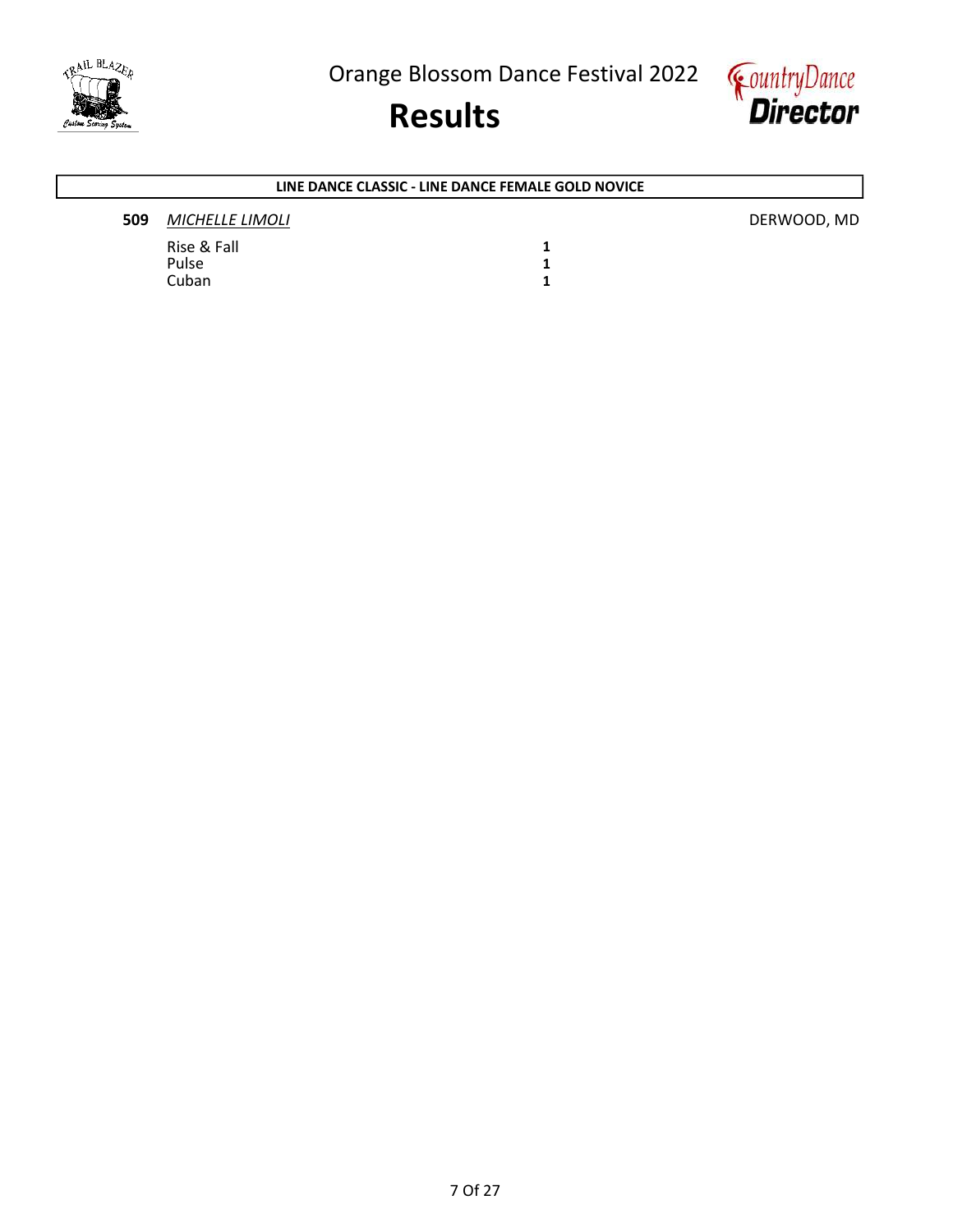



|   | LINE DANCE CLASSIC - LINE DANCE FEMALE SILVER NOVICE |                        |   |             |  |
|---|------------------------------------------------------|------------------------|---|-------------|--|
| 1 | 635                                                  | JOANNE LONG            |   | DELAND, FL  |  |
|   |                                                      | Rise & Fall            | 2 |             |  |
|   |                                                      | Pulse                  |   |             |  |
|   |                                                      | Cuban                  |   |             |  |
|   |                                                      | <b>Stage</b>           |   |             |  |
|   | 509                                                  | <b>MICHELLE LIMOLI</b> |   | DERWOOD, MD |  |
|   |                                                      | Rise & Fall            |   |             |  |
|   |                                                      | Pulse                  |   |             |  |
|   |                                                      | Cuban                  |   |             |  |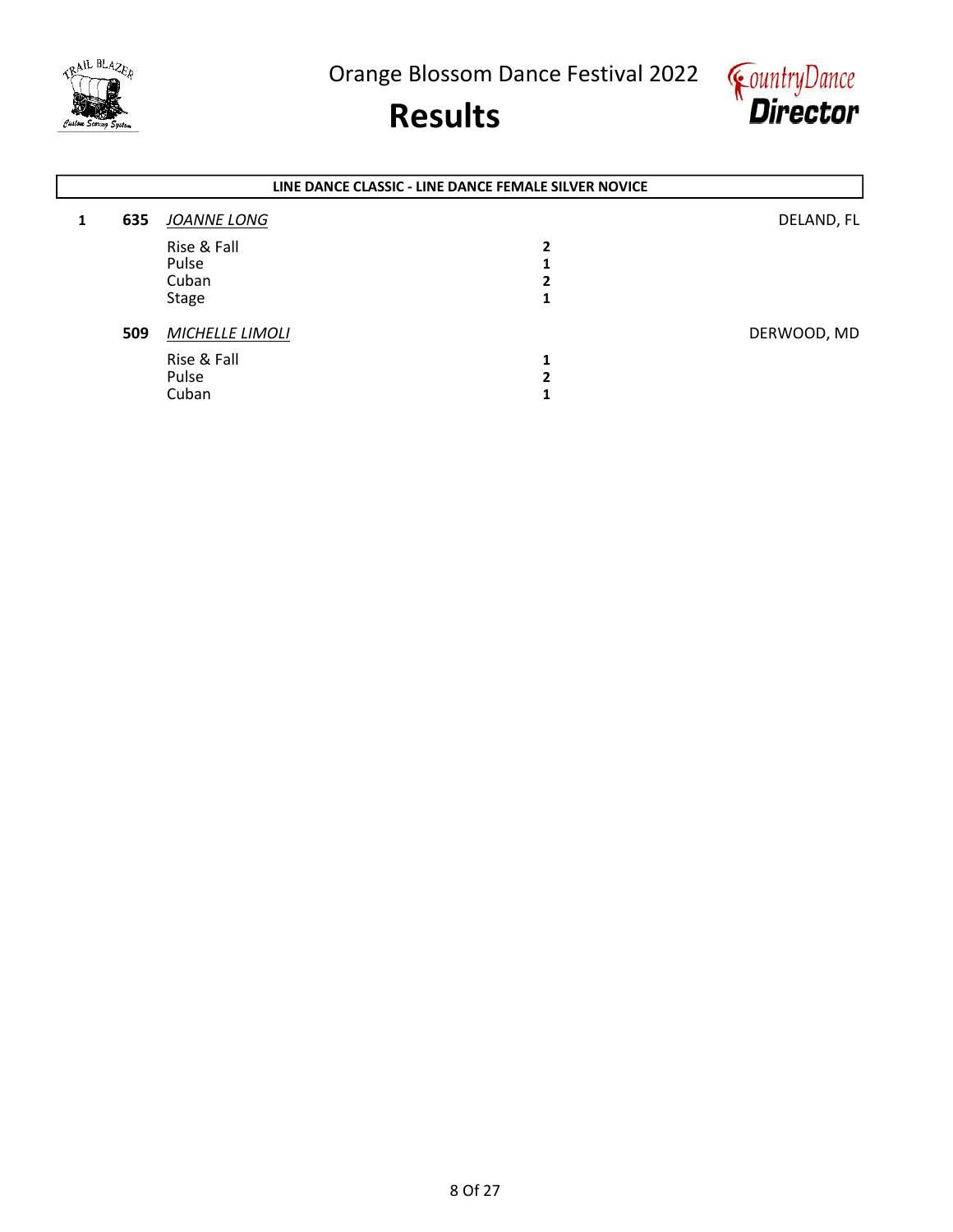



#### LINE DANCE CLASSIC - LINE DANCE MALE OPEN NOVICE

**664** JOSE RODRIGUEZ **KISSIMMEE, FL** 

Street 1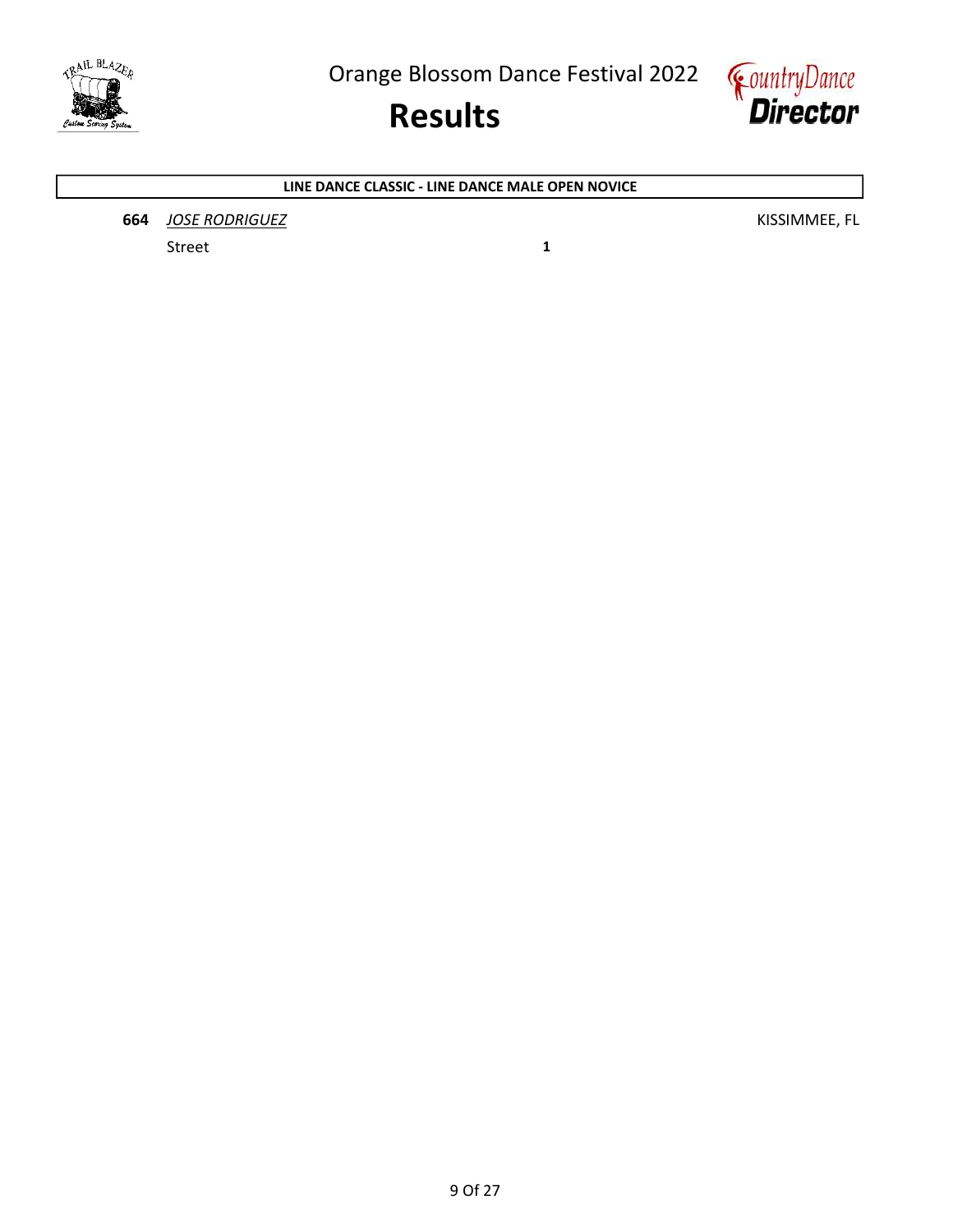



|   | LINE DANCE CLASSIC - LINE DANCE FEMALE OPEN NOVICE |                      |              |             |  |  |
|---|----------------------------------------------------|----------------------|--------------|-------------|--|--|
| 1 | 675                                                | ADRIANA CORREA       |              | ORLANDO, FL |  |  |
|   |                                                    | Rise & Fall          | 2            |             |  |  |
|   |                                                    | Pulse                |              |             |  |  |
|   |                                                    | Cuban                |              |             |  |  |
|   |                                                    | Street               | 1            |             |  |  |
|   | 685                                                | SAMANTHA MULDER      |              |             |  |  |
|   |                                                    | Rise & Fall          | 1            |             |  |  |
|   |                                                    | Pulse                | $\mathbf{2}$ |             |  |  |
|   |                                                    |                      |              |             |  |  |
|   | 719                                                | <b>TAYLOR BOOTHE</b> |              | DEHONA, FL  |  |  |
|   |                                                    | Pulse                | 3            |             |  |  |
|   |                                                    |                      |              |             |  |  |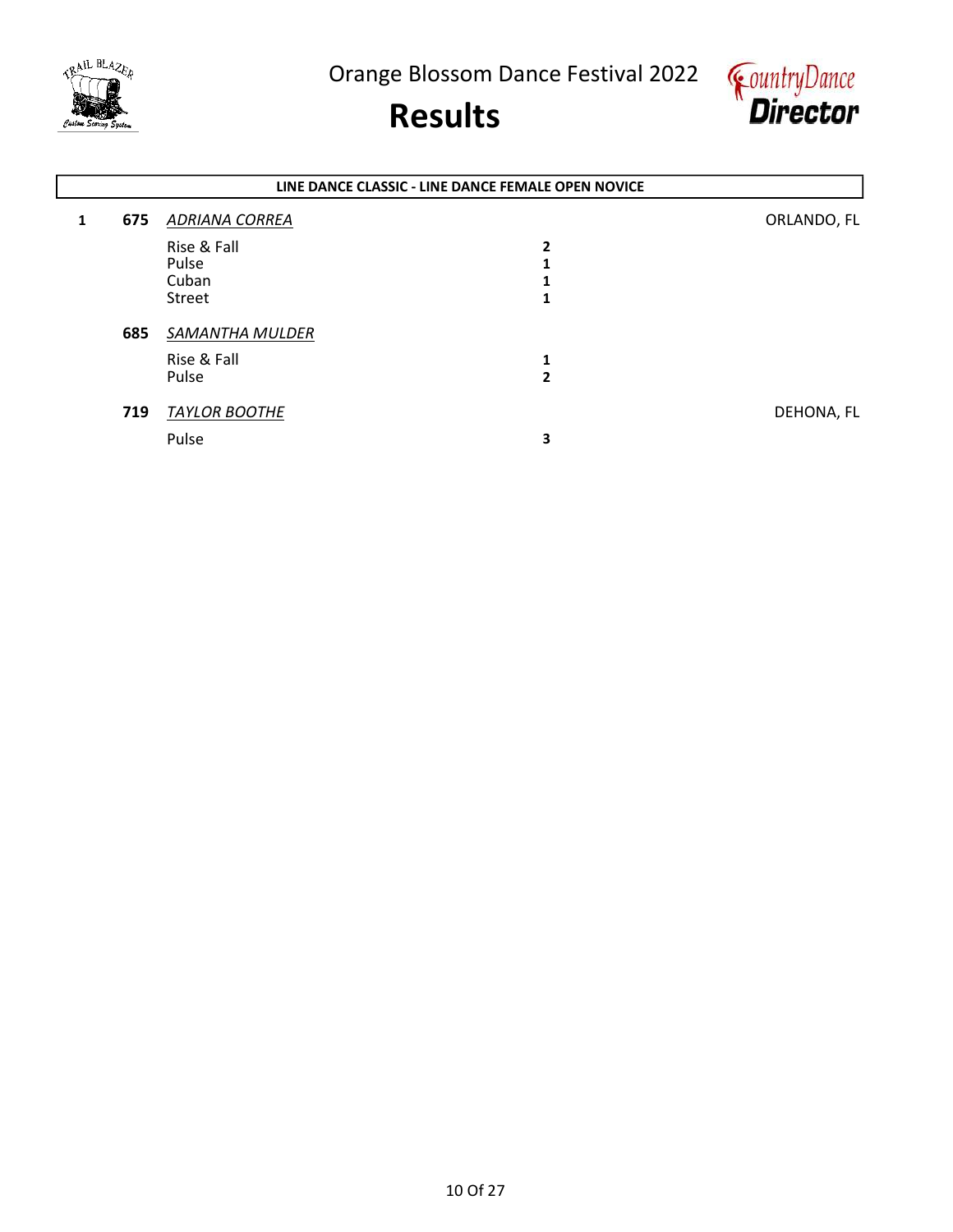



| LINE DANCE CLASSIC - LINE DANCE MALE YOUTH NOVICE |               |  |                |  |
|---------------------------------------------------|---------------|--|----------------|--|
| 642                                               | JOSEPH LUX    |  | <b>FLORIDA</b> |  |
|                                                   | Rise & Fall   |  |                |  |
|                                                   | Pulse         |  |                |  |
|                                                   | Cuban         |  |                |  |
|                                                   | <b>Street</b> |  |                |  |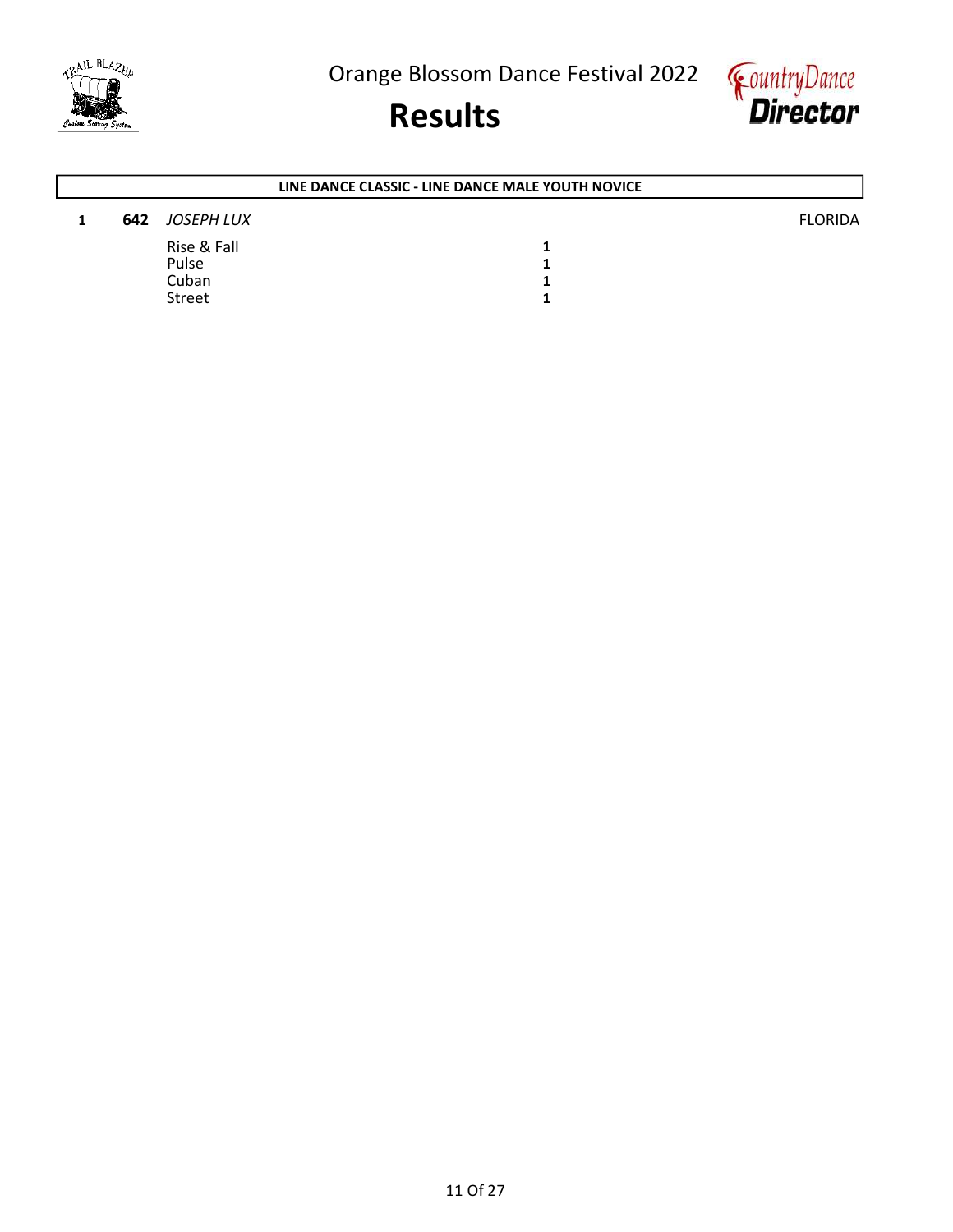





#### 1 677 MILEY ROSADO **ORLANDO, FL** Rise & Fall 1<br>Pulse 1 1 Pulse 1<br>Cuban 1 Cuban 1<br>Street 1 Street LINE DANCE CLASSIC - LINE DANCE FEMALE YOUTH NOVICE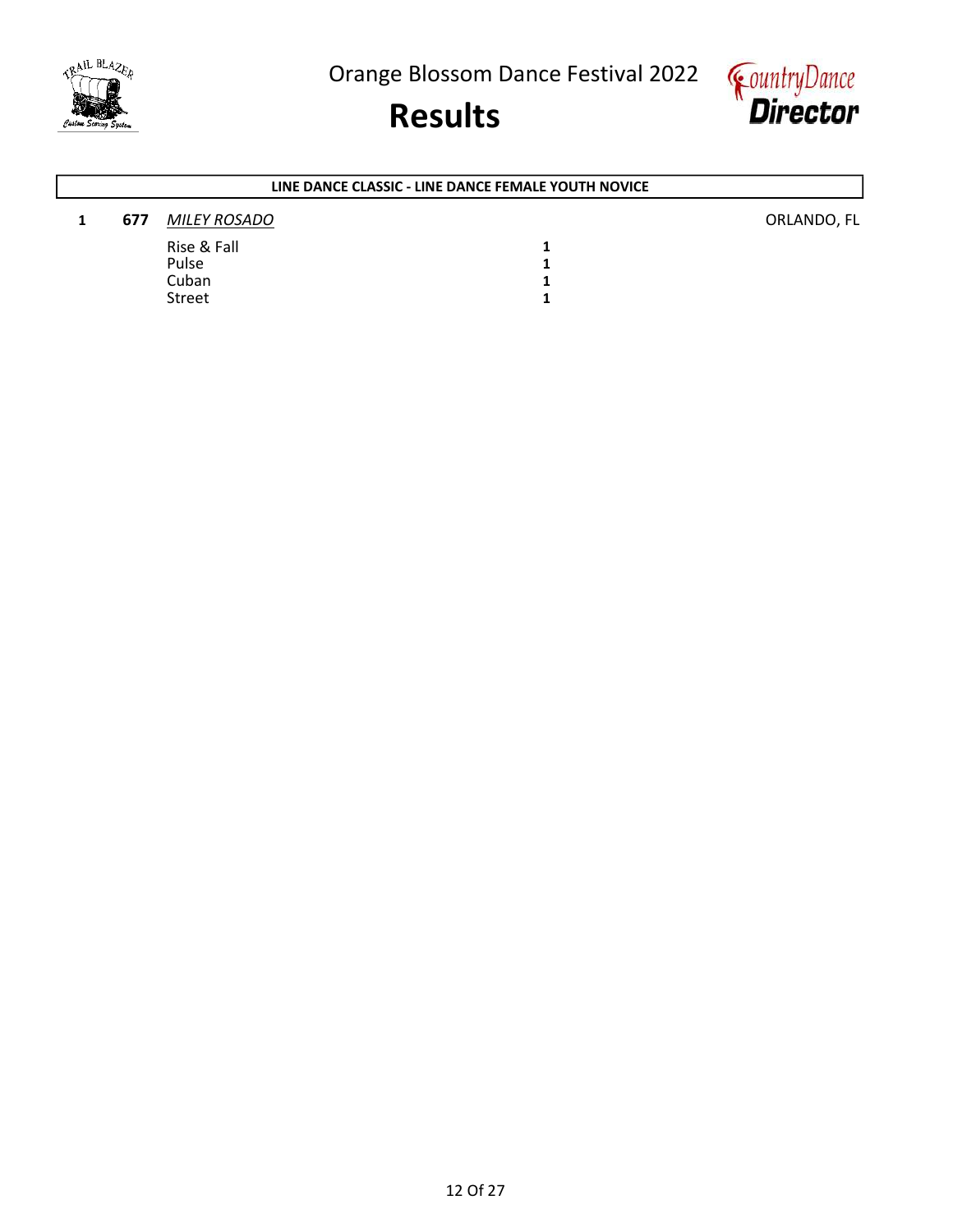



|              | LINE DANCE CLASSIC - LINE DANCE FEMALE GOLD INTERMEDIATE |                        |   |                |  |
|--------------|----------------------------------------------------------|------------------------|---|----------------|--|
| 1            | 622                                                      | <b>CINDY MCQUAY</b>    |   | CAPECORAL, FL  |  |
|              |                                                          | Rise & Fall            |   |                |  |
|              |                                                          | Pulse                  |   |                |  |
|              |                                                          | Smooth                 |   |                |  |
|              |                                                          | Cuban                  |   |                |  |
|              |                                                          | <b>Stage</b>           |   |                |  |
| $\mathbf{2}$ | 655                                                      | <b>KATHRYN SCHLAFF</b> |   | CAPE CORAL, FL |  |
|              |                                                          | Rise & Fall            | 2 |                |  |
|              |                                                          | Pulse                  |   |                |  |
|              |                                                          | Smooth                 |   |                |  |
|              |                                                          | Cuban                  |   |                |  |
|              |                                                          | <b>Stage</b>           |   |                |  |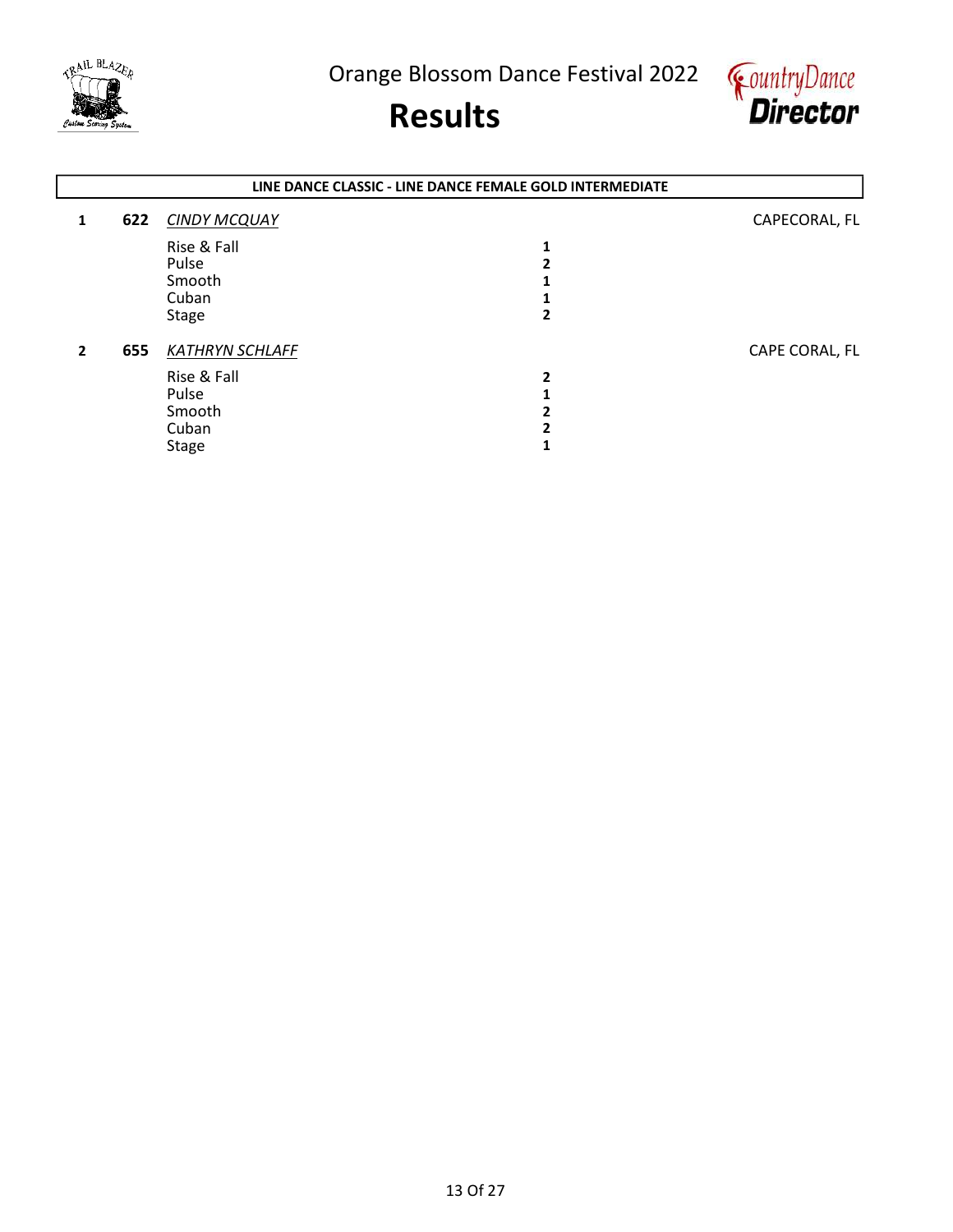



LINE DANCE CLASSIC - LINE DANCE MALE SILVER INTERMEDIATE

**768** JOHN DEMBIEC **BRADENTON, FL** 

Rise & Fall 1 and 1 and 1 and 1 and 1 and 1 and 1 and 1 and 1 and 1 and 1 and 1 and 1 and 1 and 1 and 1 and 1 and 1 and 1 and 1 and 1 and 1 and 1 and 1 and 1 and 1 and 1 and 1 and 1 and 1 and 1 and 1 and 1 and 1 and 1 and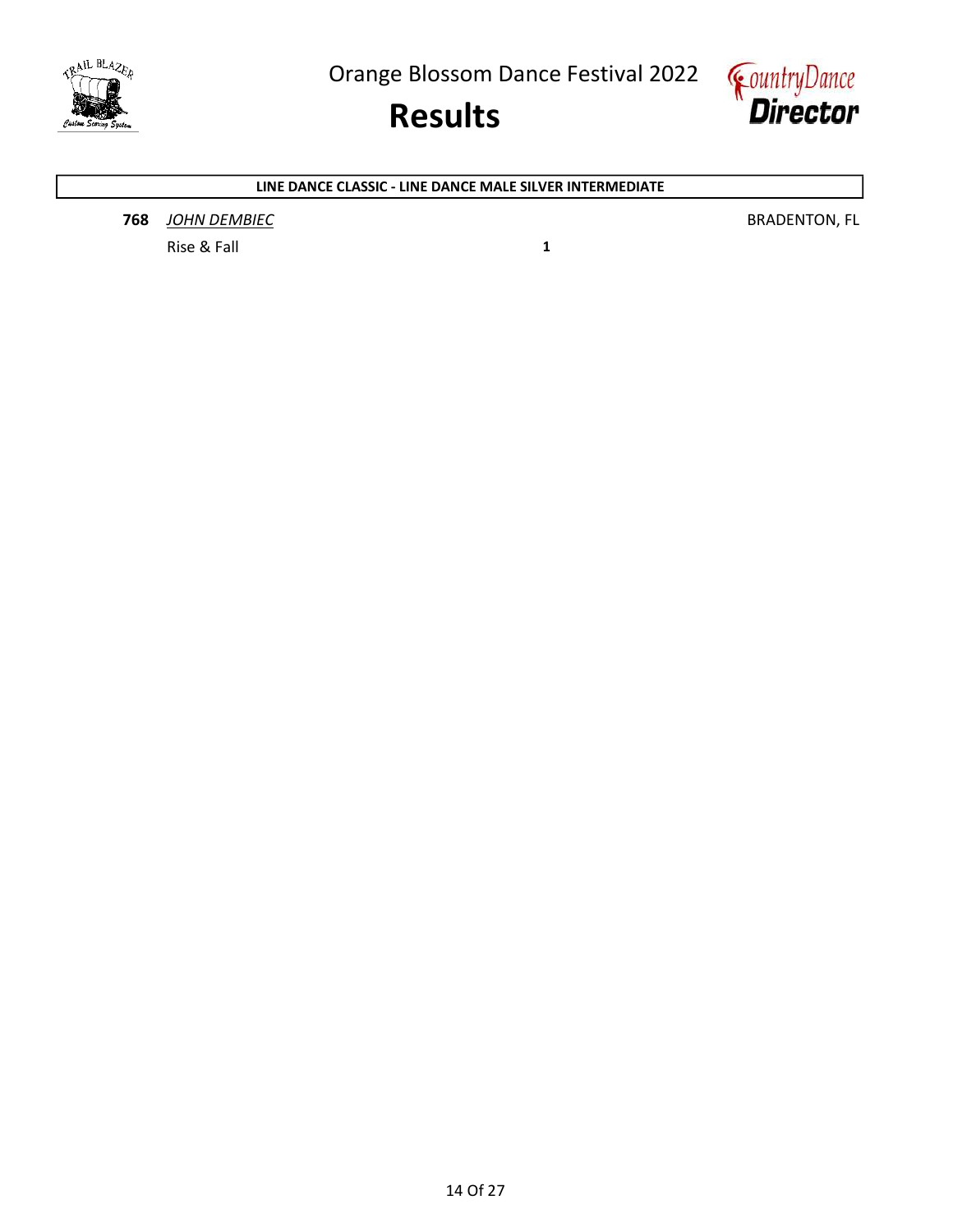



|                | LINE DANCE CLASSIC - LINE DANCE FEMALE SILVER INTERMEDIATE |                      |   |                 |  |
|----------------|------------------------------------------------------------|----------------------|---|-----------------|--|
| 1              | 608                                                        | P. J. CATALANO       |   | CASSELBERRY, FL |  |
|                |                                                            | Rise & Fall          |   |                 |  |
|                |                                                            | Pulse                |   |                 |  |
|                |                                                            | Smooth               |   |                 |  |
|                |                                                            | Cuban                |   |                 |  |
|                |                                                            | <b>Stage</b>         |   |                 |  |
| $\overline{2}$ | 631                                                        | <b>KIMBERLY GENT</b> |   | CAPE CORAL, FL  |  |
|                |                                                            | Rise & Fall          | 2 |                 |  |
|                |                                                            | Pulse                |   |                 |  |
|                |                                                            | Smooth               |   |                 |  |
|                |                                                            | Cuban                |   |                 |  |
|                |                                                            | <b>Stage</b>         |   |                 |  |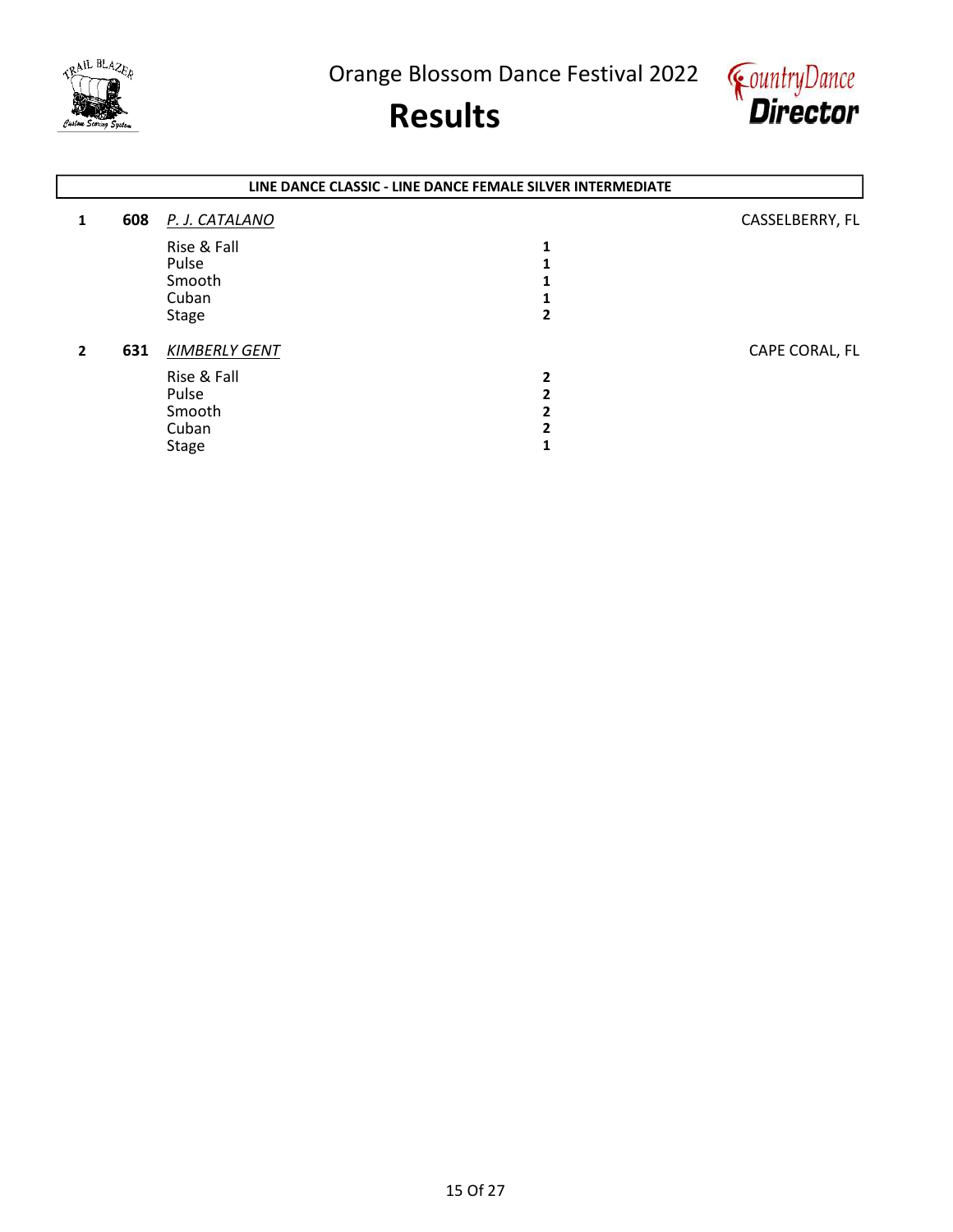

### Results



#### 1 620 MICHAEL LINGER CHARLOTTE, NC Rise & Fall 1<br>Pulse 1 Pulse 2012 2022 2022 2023 2024 2022 2022 2023 2024 2022 2023 2024 2022 2023 2024 2022 2023 2024 2023 2024 2023 Smooth 1<br>Cuban 1 Cuban 1<br>Stage 1 Stage 2012 and 2012 and 2012 and 2012 and 2012 and 2012 and 2012 and 2012 and 2012 and 2012 and 2013 and 2013 LINE DANCE CLASSIC - LINE DANCE MALE DIAMOND INTERMEDIATE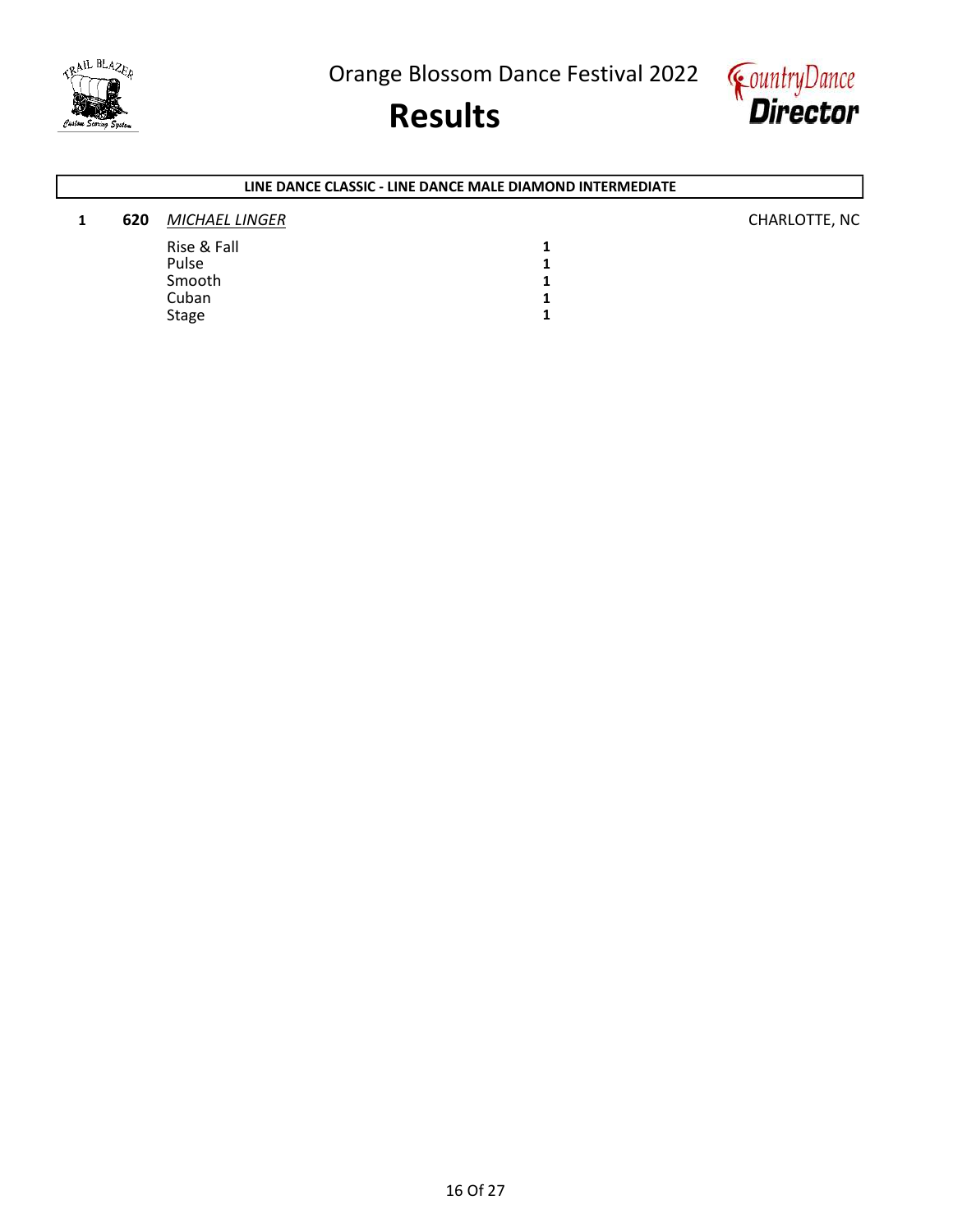



|                | LINE DANCE CLASSIC - LINE DANCE MALE OPEN INTERMEDIATE |                     |   |               |  |
|----------------|--------------------------------------------------------|---------------------|---|---------------|--|
| 1              | 731                                                    | <b>NOAH CARSTEN</b> |   | WESTERLY, RI  |  |
|                |                                                        | Rise & Fall         |   |               |  |
|                |                                                        | Pulse               |   |               |  |
|                |                                                        | Smooth              |   |               |  |
|                |                                                        | Cuban               |   |               |  |
|                |                                                        | Street              |   |               |  |
| $\overline{2}$ | 620                                                    | MICHAEL LINGER      |   | CHARLOTTE, NC |  |
|                |                                                        | Rise & Fall         | 2 |               |  |
|                |                                                        | Pulse               |   |               |  |
|                |                                                        | Smooth              |   |               |  |
|                |                                                        | Cuban               |   |               |  |
|                |                                                        | <b>Street</b>       |   |               |  |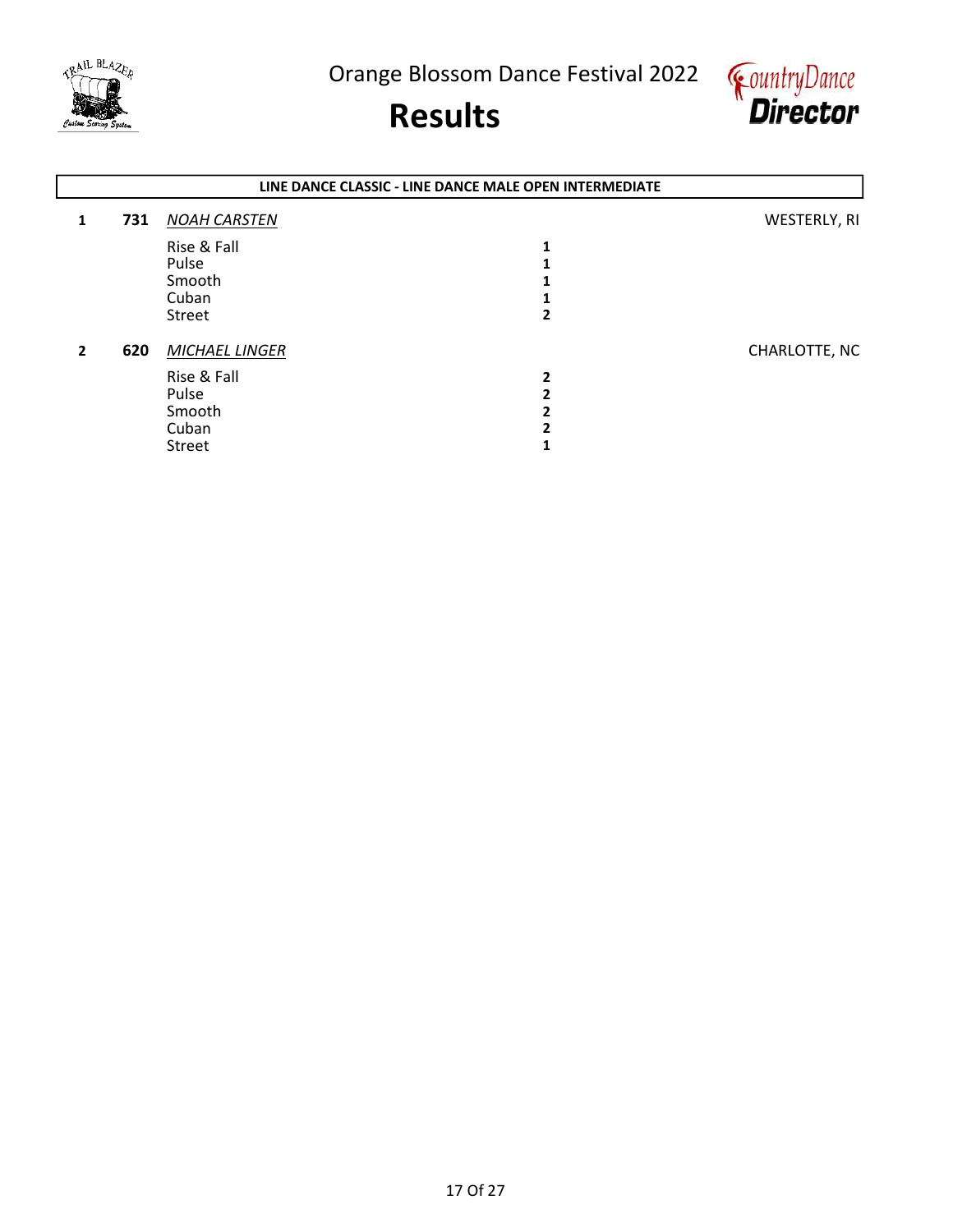



|                | LINE DANCE CLASSIC - LINE DANCE FEMALE OPEN INTERMEDIATE |                         |   |                      |  |  |
|----------------|----------------------------------------------------------|-------------------------|---|----------------------|--|--|
| 1              | 663                                                      | <b>ISABELLA MARTINO</b> |   | <b>FRANKFORT, IL</b> |  |  |
|                |                                                          | Rise & Fall             | 1 |                      |  |  |
|                |                                                          | Pulse                   |   |                      |  |  |
|                |                                                          | Smooth                  |   |                      |  |  |
|                |                                                          | Cuban                   |   |                      |  |  |
|                |                                                          | Street                  |   |                      |  |  |
| $\overline{2}$ | 696                                                      | <b>ANNA BROOKS</b>      |   | NORTH FORT MYERS, FL |  |  |
|                |                                                          | Rise & Fall             | 2 |                      |  |  |
|                |                                                          | Pulse                   |   |                      |  |  |
|                |                                                          | Smooth                  |   |                      |  |  |
|                |                                                          | Cuban                   |   |                      |  |  |
|                |                                                          | Street                  | 2 |                      |  |  |
|                | 608                                                      | P. J. CATALANO          |   | CASSELBERRY, FL      |  |  |
|                |                                                          | Street                  | 3 |                      |  |  |
|                |                                                          |                         |   |                      |  |  |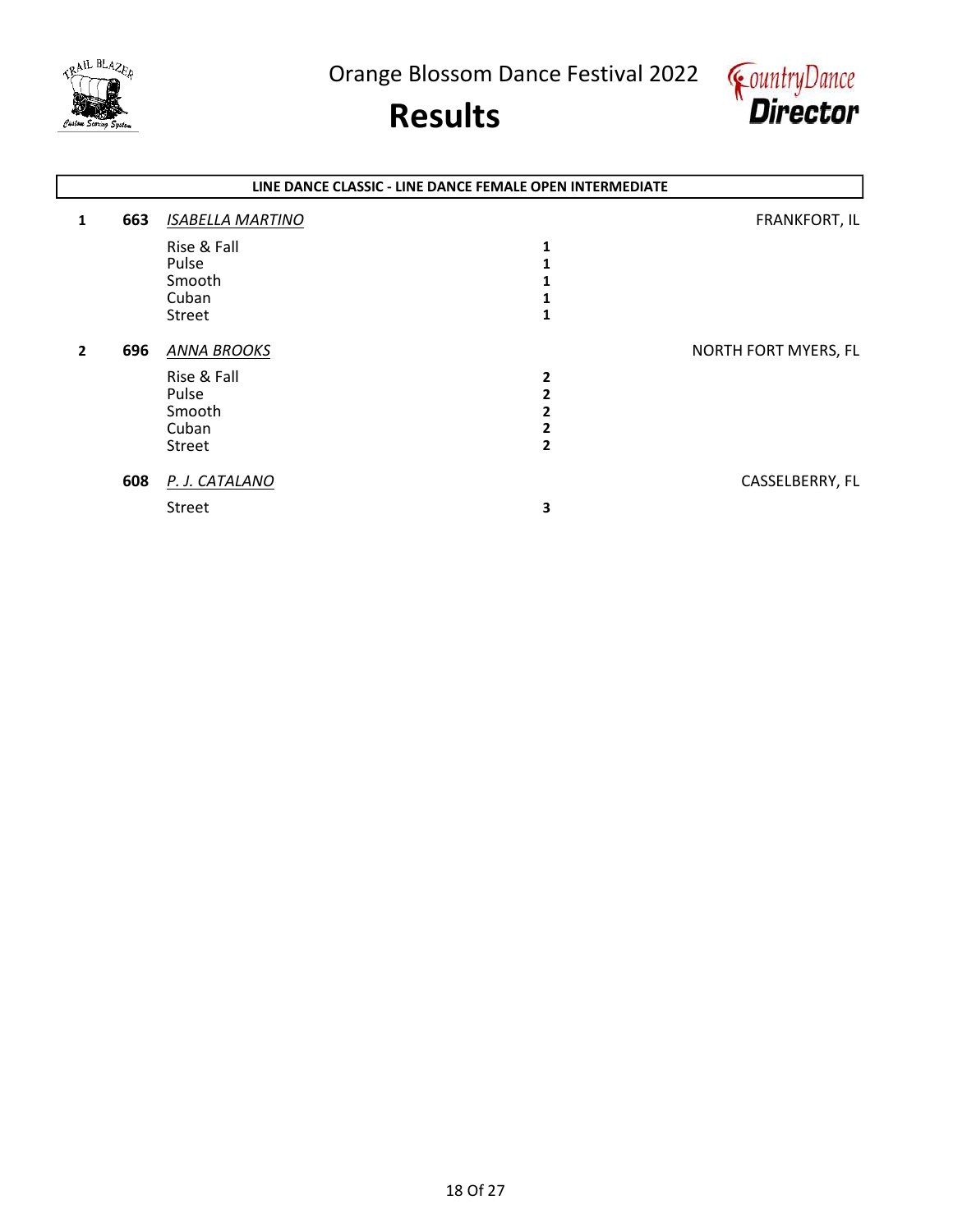



|     | LINE DANCE CLASSIC - LINE DANCE FEMALE GOLD ADVANCED |   |                |  |  |
|-----|------------------------------------------------------|---|----------------|--|--|
| 785 | LAUREN CHABAUD                                       |   | PALM CITY, FL  |  |  |
|     | Rise & Fall                                          | 1 |                |  |  |
| 655 | <b>KATHRYN SCHLAFF</b>                               |   | CAPE CORAL, FL |  |  |
|     | Rise & Fall                                          | 2 |                |  |  |
|     | Pulse                                                | 1 |                |  |  |
|     | Smooth                                               | 1 |                |  |  |
|     | Cuban                                                | 1 |                |  |  |
|     |                                                      |   |                |  |  |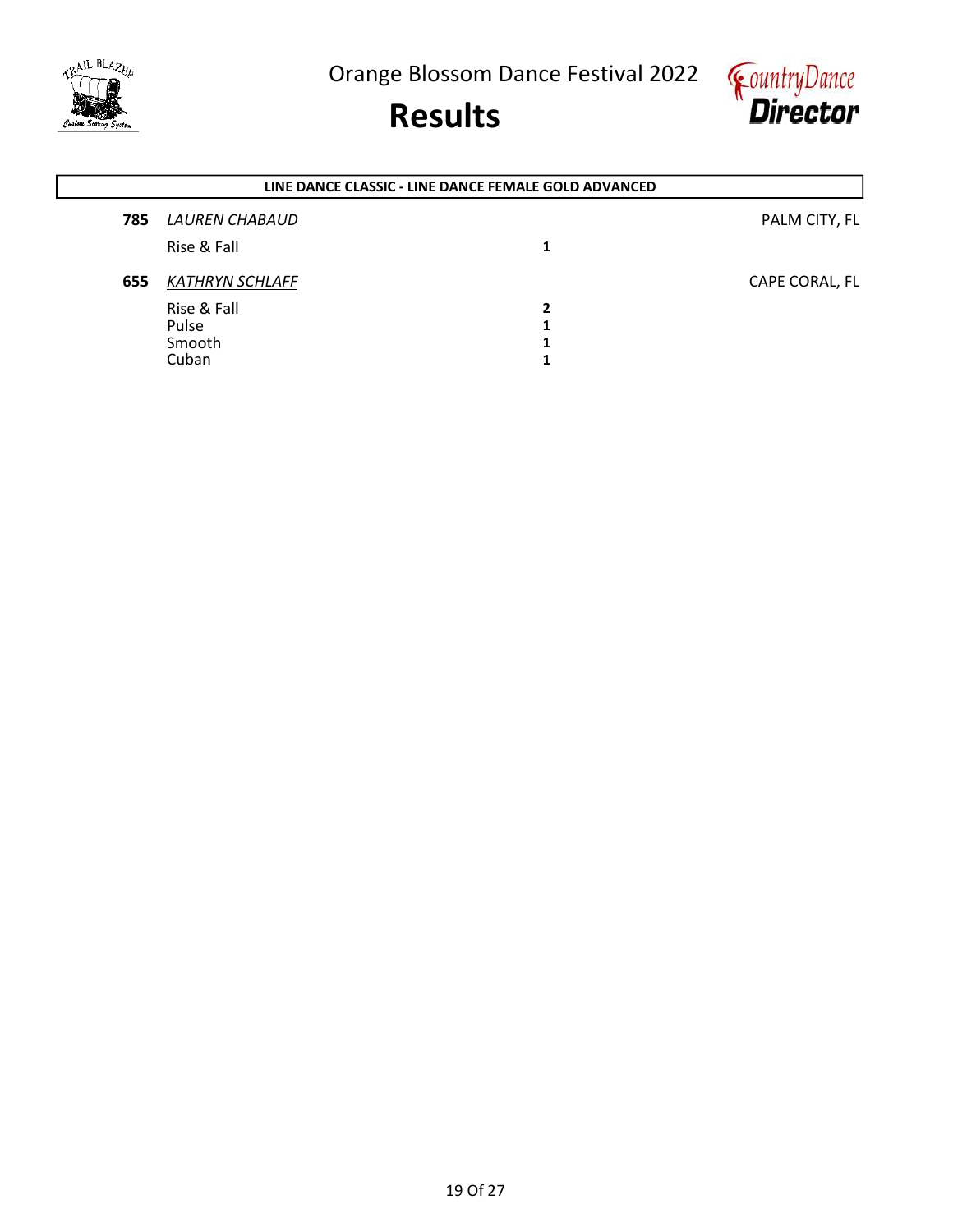

### Results



### 1 615 ANTHONY FERRARA-SWAITHES **CONSERVANT AND ARRIVE CONSERVANT AND ARRIVE CONSERVANT AND ARRIVE CONSERVANT ACCORDING CONSERVANT AND ARRIVE CONSERVANT AND ARRIVE CONSERVANT AND ARRIVE CONSERVANT ACCORDING ORLANDO, FL** LINE DANCE CLASSIC - LINE DANCE MALE SILVER ADVANCED

| -- | A            |  |
|----|--------------|--|
|    | Rise & Fall  |  |
|    | Pulse        |  |
|    | Smooth       |  |
|    | Cuban        |  |
|    | <b>Stage</b> |  |
|    |              |  |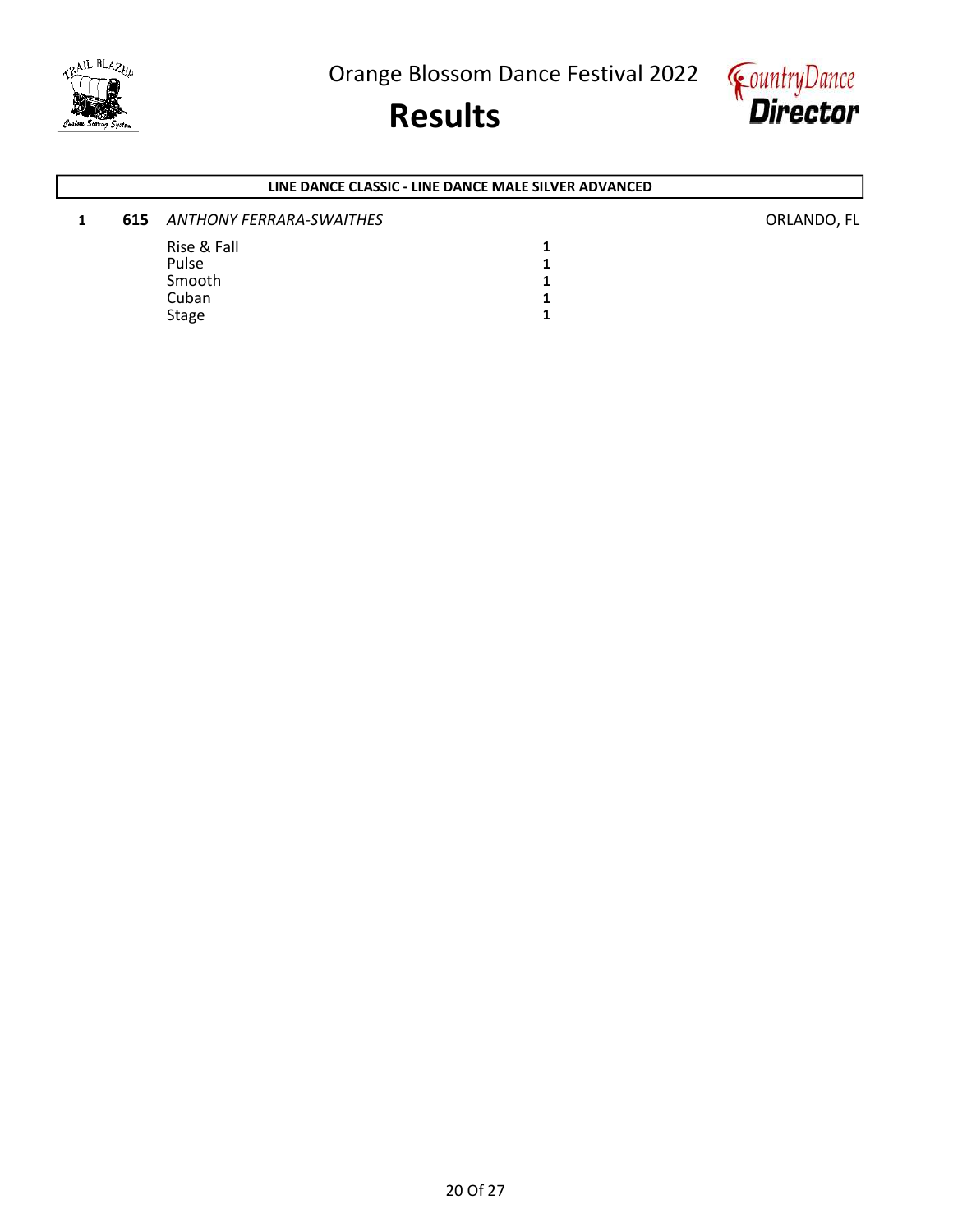



|     | LINE DANCE CLASSIC - LINE DANCE FEMALE SILVER ADVANCED |  |                |  |  |
|-----|--------------------------------------------------------|--|----------------|--|--|
| 785 | LAUREN CHABAUD                                         |  | PALM CITY, FL  |  |  |
|     | Rise & Fall                                            |  |                |  |  |
| 631 | <b>KIMBERLY GENT</b>                                   |  | CAPE CORAL, FL |  |  |
|     | Rise & Fall                                            |  |                |  |  |
|     | Pulse<br>Smooth                                        |  |                |  |  |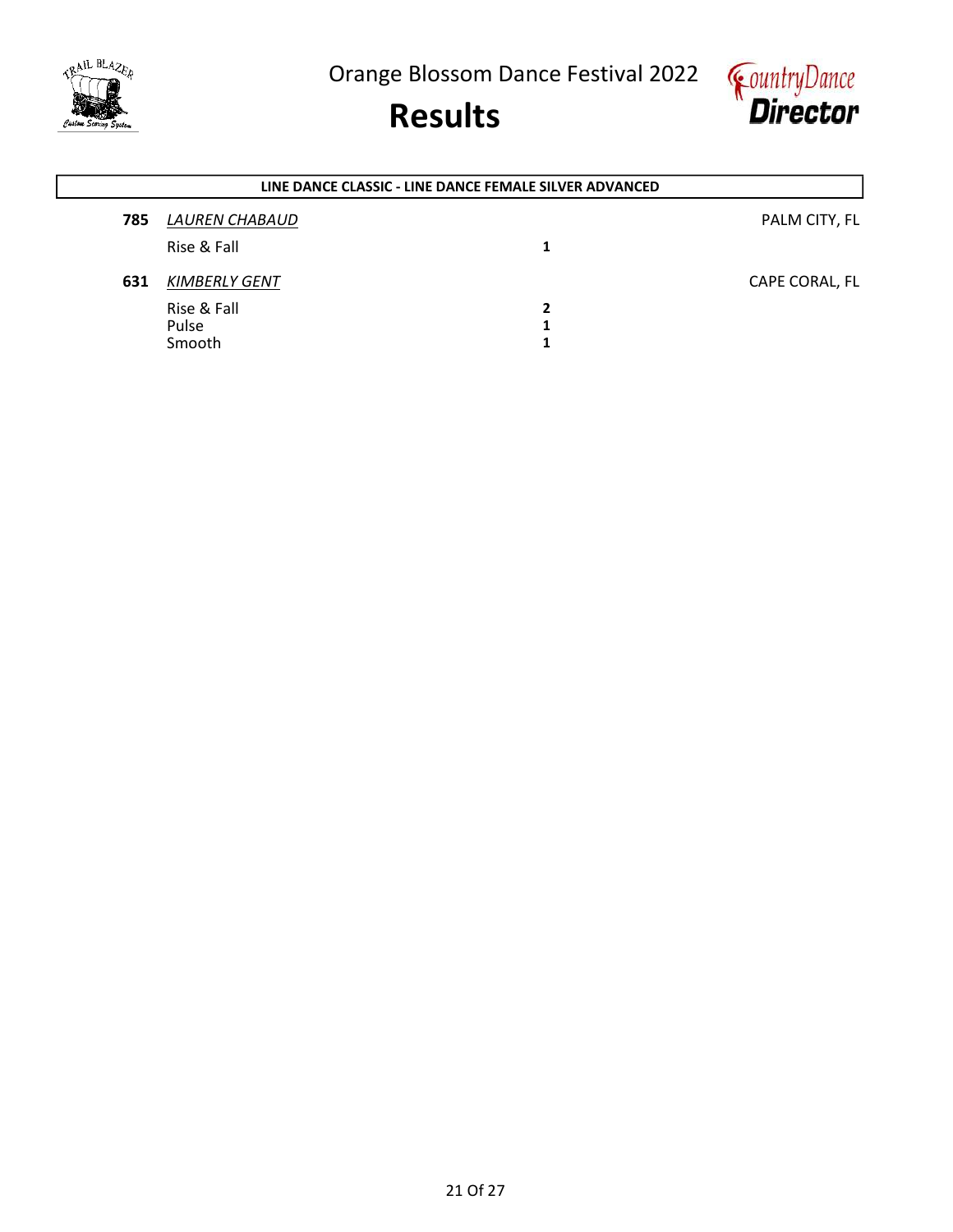

# Results



#### LINE DANCE CLASSIC - LINE DANCE MALE DIAMOND ADVANCED

### 1 615 ANTHONY FERRARA-SWAITHES **ANTHONY FERRARA-SWAITHES** Rise & Fall 1<br>Pulse 1 Pulse 2012 2022 2022 2023 2024 2022 2022 2023 2024 2022 2023 2024 2022 2023 2024 2022 2023 2024 2023 2024 2023 Smooth 1<br>Cuban 1 Cuban 1<br>Stage 1

Stage 2012 and 2012 and 2012 and 2012 and 2012 and 2012 and 2012 and 2012 and 2012 and 2012 and 2013 and 2013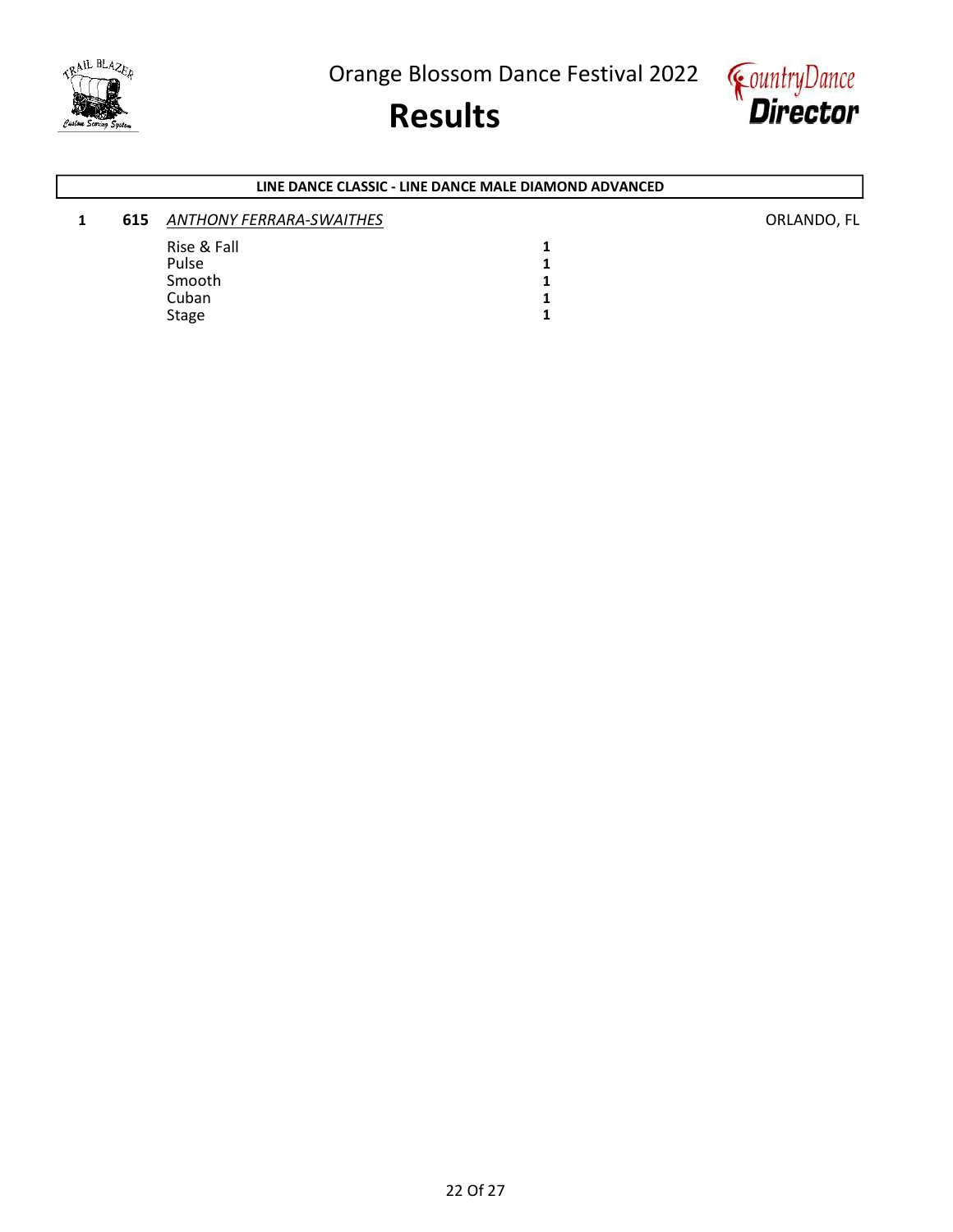

# Results



#### LINE DANCE CLASSIC - LINE DANCE MALE CRYSTAL ADVANCED

### 1 615 ANTHONY FERRARA-SWAITHES **ANTHONY FERRARA-SWAITHES** Rise & Fall 1<br>Pulse 1 Pulse 2012 2022 2022 2023 2024 2022 2022 2023 2024 2022 2023 2024 2022 2023 2024 2022 2023 2024 2023 2024 2023 Smooth 1<br>Cuban 1 Cuban 1<br>Stage 1

Stage 2012 and 2012 and 2012 and 2012 and 2012 and 2012 and 2012 and 2012 and 2012 and 2012 and 2013 and 2013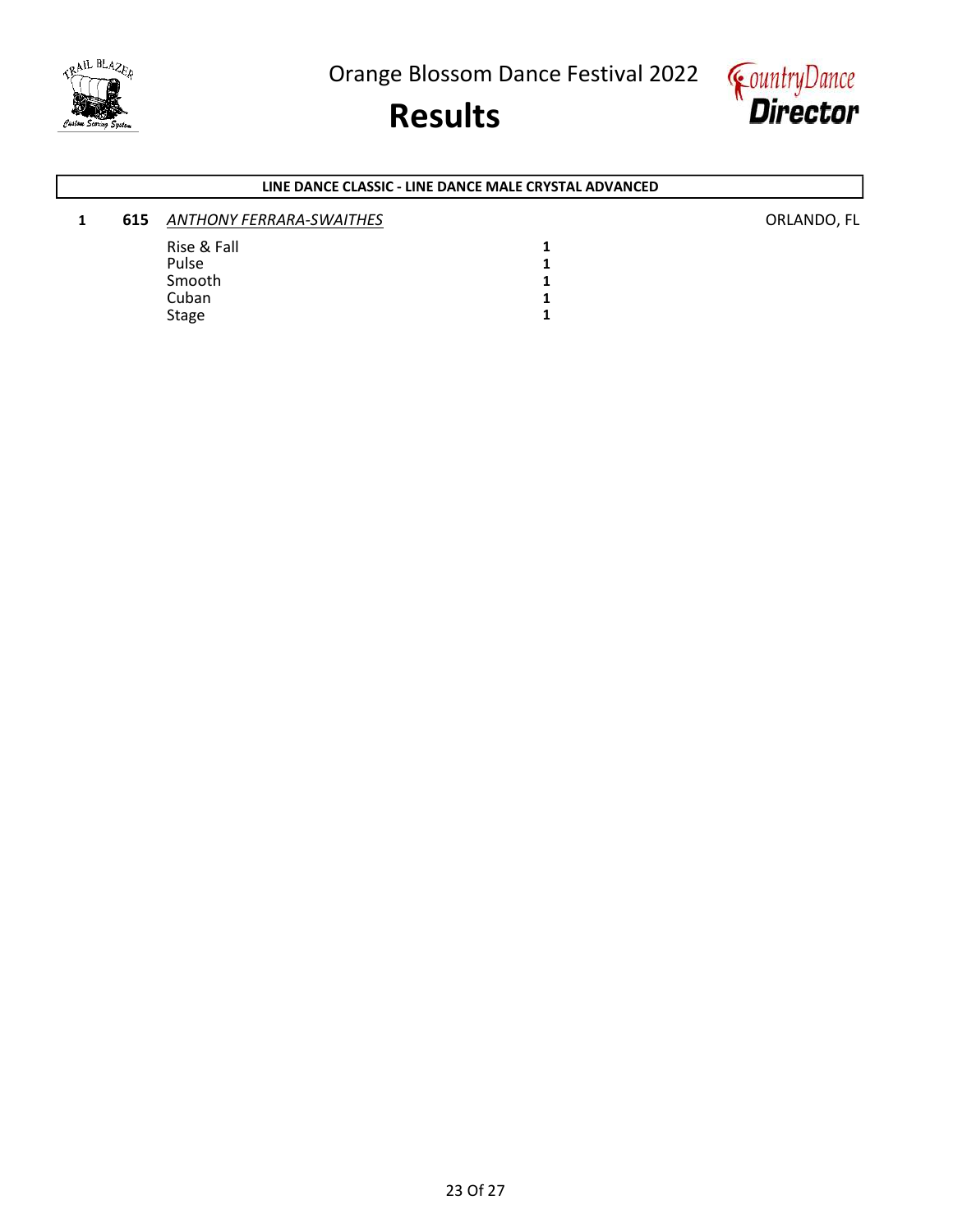

### Results



#### LINE DANCE CLASSIC - LINE DANCE MALE OPEN ADVANCED

#### 1 615 ANTHONY FERRARA-SWAITHES **ANTHONY FERRARA-SWAITHES** Rise & Fall 1<br>Pulse 1 Pulse 2012 2022 2022 2023 2024 2022 2022 2023 2024 2022 2023 2024 2022 2023 2024 2022 2023 2024 2023 2024 2023 Smooth 1<br>Cuban 1 Cuban 1<br>Street 1 Street 1<br>Stage 1 Stage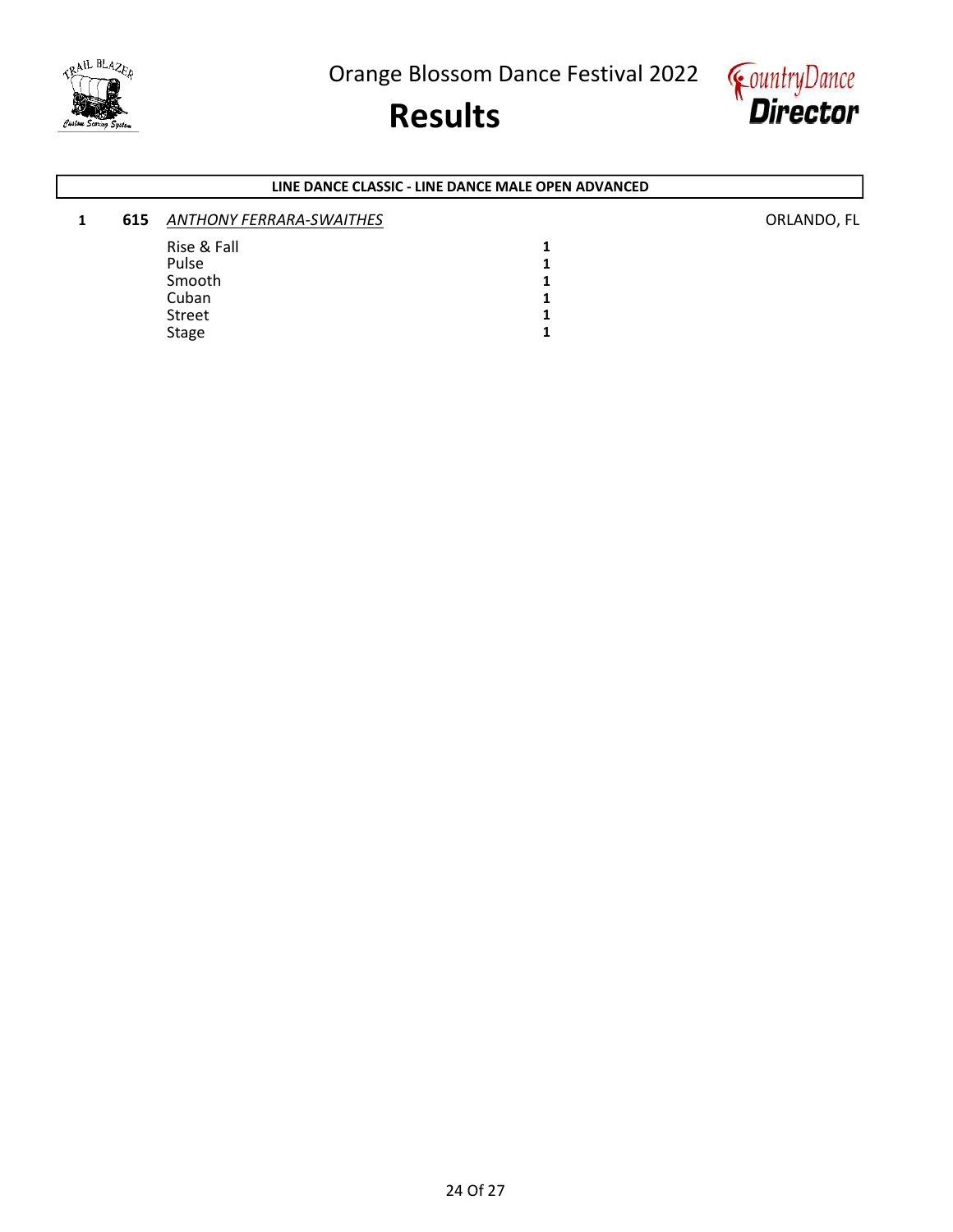



|   |     |                    | LINE DANCE CLASSIC - LINE DANCE FEMALE OPEN ADVANCED |                      |
|---|-----|--------------------|------------------------------------------------------|----------------------|
| 1 | 630 | <b>JESSICA LUX</b> |                                                      | KISSIMMEE, FL        |
|   |     | Rise & Fall        |                                                      |                      |
|   |     | Pulse              |                                                      |                      |
|   |     | Smooth             |                                                      |                      |
|   |     | Cuban              |                                                      |                      |
|   |     | Street             |                                                      |                      |
|   |     | <b>Stage</b>       |                                                      |                      |
|   | 696 | <b>ANNA BROOKS</b> |                                                      | NORTH FORT MYERS, FL |
|   |     | Rise & Fall        | 2                                                    |                      |
|   |     | Pulse              |                                                      |                      |
|   |     | Smooth             |                                                      |                      |
|   |     | Cuban              |                                                      |                      |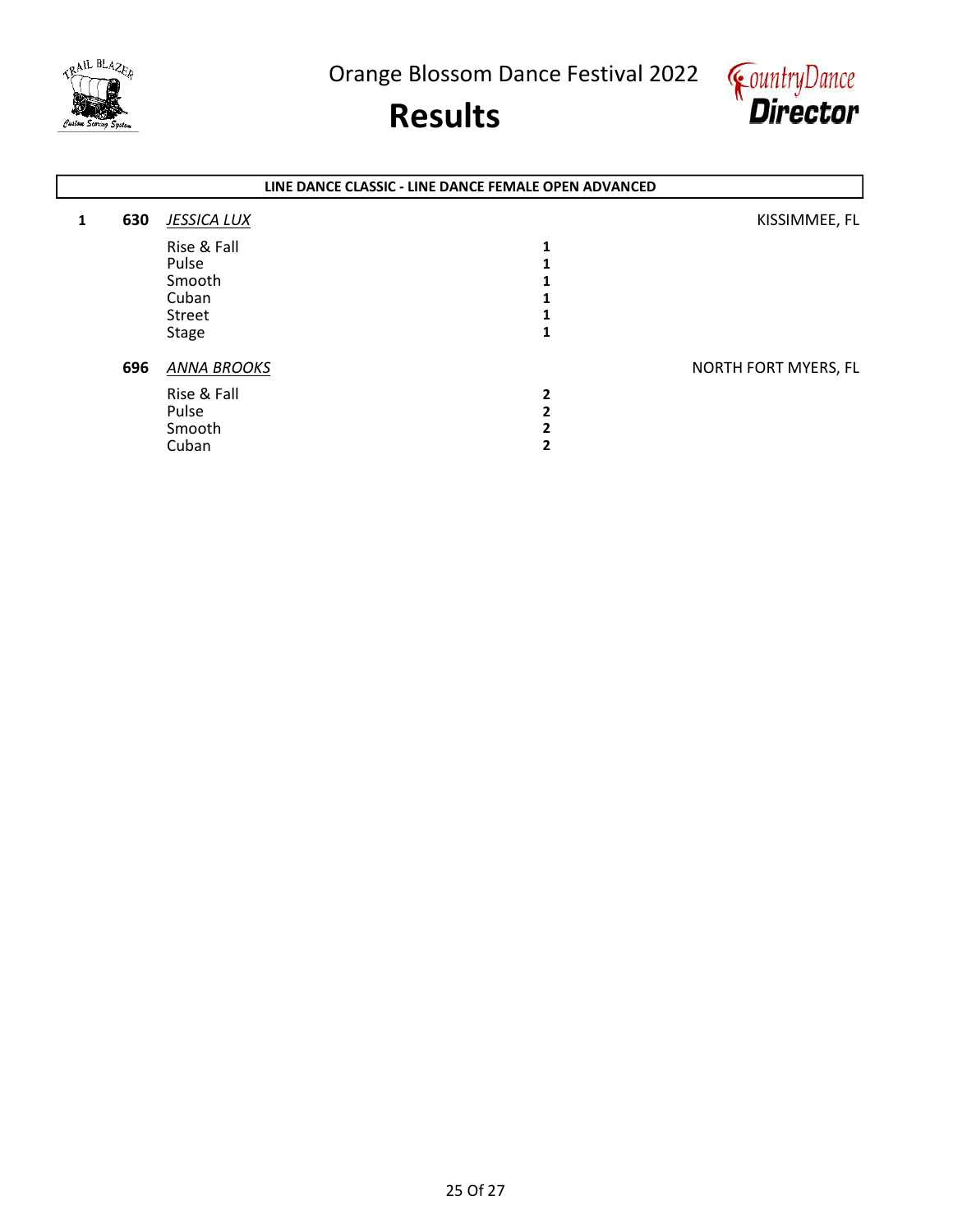



٦

| LINE DANCE CLASSIC - LINE DANCE FEMALE TEEN ADVANCED |                   |  |                |  |  |  |  |
|------------------------------------------------------|-------------------|--|----------------|--|--|--|--|
| 680                                                  | <b>CORA RILEY</b> |  | <b>FLORIDA</b> |  |  |  |  |
|                                                      | Rise & Fall       |  |                |  |  |  |  |
|                                                      | Pulse             |  |                |  |  |  |  |
|                                                      | Smooth            |  |                |  |  |  |  |
|                                                      | Cuban             |  |                |  |  |  |  |

TRAIL BLAZER